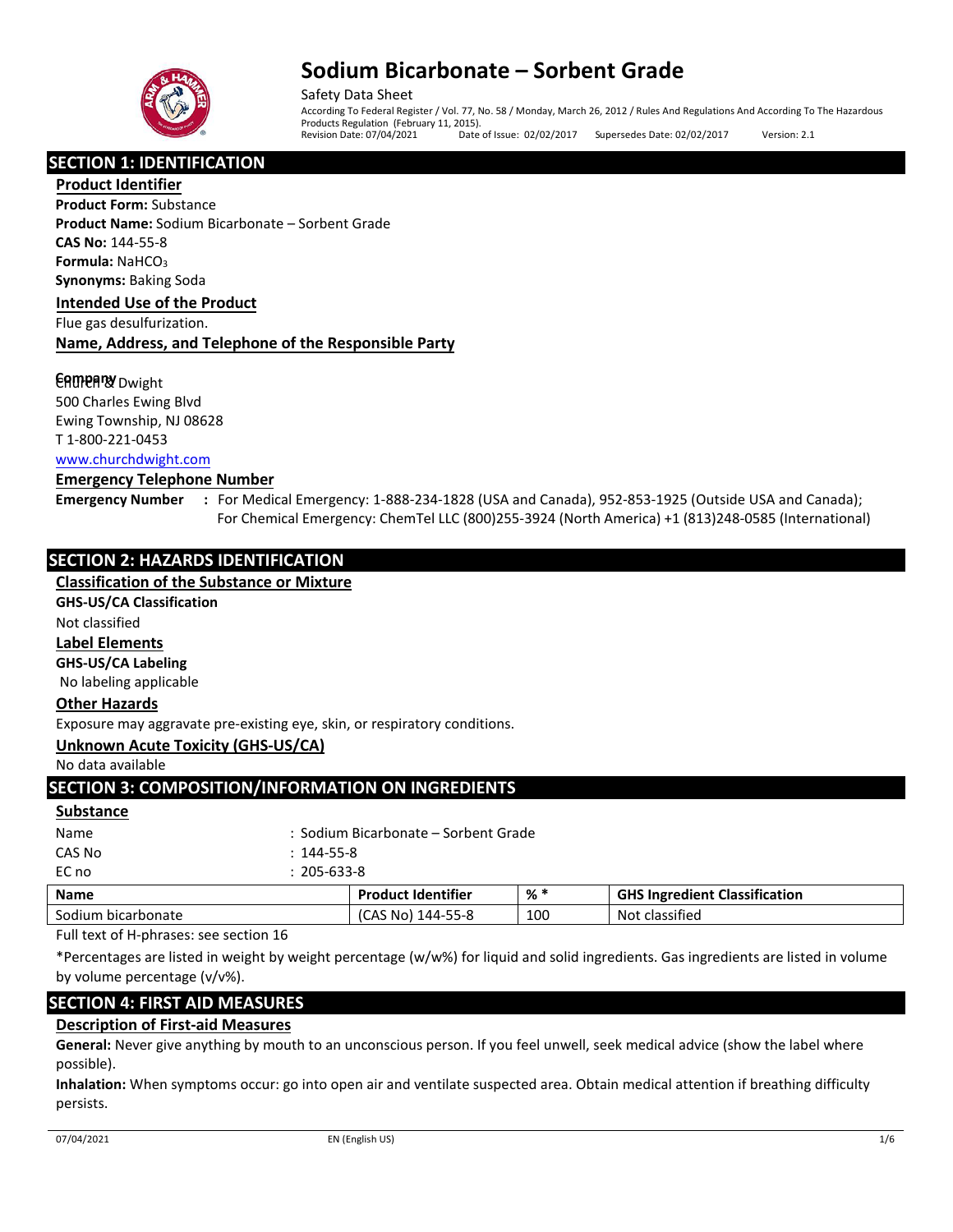#### Safety Data Sheet

According To Federal Register / Vol. 77, No. 58 / Monday, March 26, 2012 / Rules And Regulations And According To The Hazardous Products Regulation (February 11, 2015).

**Skin Contact:** Remove contaminated clothing. Drench affected area with water for at least 15 minutes. Obtain medical attention if irritation develops or persists.

**Eye Contact:** Rinse cautiously with water for at least 15 minutes. Remove contact lenses, if present and easy to do. Continue rinsing. Obtain medical attention.

**Ingestion:** Rinse mouth. Do not induce vomiting. Obtain medical attention.

## **Most Important Symptoms and Effects Both Acute and Delayed**

**General:** Not expected to present a significant hazard under anticipated conditions of normal use.

**Inhalation:** Prolonged exposure may cause irritation.

**Skin Contact:** Prolonged exposure may cause skin irritation.

**Eye Contact:** May cause slight irritation to eyes.

**Ingestion:** Large doses may produce systemic alkalosis and expansion in extracellular fluid volume with edema.

**Chronic Symptoms:** None expected under normal conditions of use.

#### **Indication of Any Immediate Medical Attention and Special Treatment Needed**

If exposed or concerned, get medical advice and attention. If medical advice is needed, have product container or label at hand.

## **SECTION 5: FIRE-FIGHTING MEASURES**

## **Extinguishing Media**

**Suitable Extinguishing Media:** Water spray, dry chemical, foam, carbon dioxide.

**Unsuitable Extinguishing Media:** Do not use a heavy water stream. Use of heavy stream of water may spread fire.

#### **Special Hazards Arising From the Substance or Mixture**

**Fire Hazard:** Not considered flammable but may burn at high temperatures.

**Explosion Hazard:** Product is not explosive.

**Reactivity:** Hazardous reactions will not occur under normal conditions.

#### **Advice for Firefighters**

**Precautionary Measures Fire:** Exercise caution when fighting any chemical fire.

**Firefighting Instructions:** Exercise caution when fighting any chemical fire. Use water spray or fog for cooling exposed containers.

**Protection During Firefighting:** Do not enter fire area without proper protective equipment, including respiratory protection.

Hazardous Combustion Products: Carbon oxides (CO, CO<sub>2</sub>). Sodium oxides.

# **Reference to Other Sections**

Refer to Section 9 for flammability properties.

# **SECTION 6: ACCIDENTAL RELEASE MEASURES**

### **Personal Precautions, Protective Equipment and Emergency Procedures**

**General Measures:** Avoid prolonged contact with eyes, skin and clothing. Avoid breathing dust.

#### **For Non-Emergency Personnel**

**Protective Equipment:** Use appropriate personal protective equipment (PPE).

**Emergency Procedures:** Evacuate unnecessary personnel.

#### **For Emergency Personnel**

**Protective Equipment:** Equip cleanup crew with proper protection.

**Emergency Procedures:** Ventilate area. Upon arrival at the scene, a first responder is expected to recognize the presence of dangerous goods, protect oneself and the public, secure the area, and call for the assistance of trained personnel as soon as conditions permit.

#### **Environmental Precautions**

Avoid release to the environment. Prevent entry to sewers and public waters.

# **Methods and Materials for Containment and Cleaning Up**

**For Containment:** Contain and collect as any solid. Contain solid spills with appropriate barriers and prevent migration and entry into sewers or streams.

**Methods for Cleaning Up:** Clean up spills immediately and dispose of waste safely. Recover the product by vacuuming, shoveling or sweeping. Transfer spilled material to a suitable container for disposal. Contact competent authorities after a spill.

#### **Reference to Other Sections**

See Section 8 for exposure controls and personal protection and Section 13 for disposal considerations.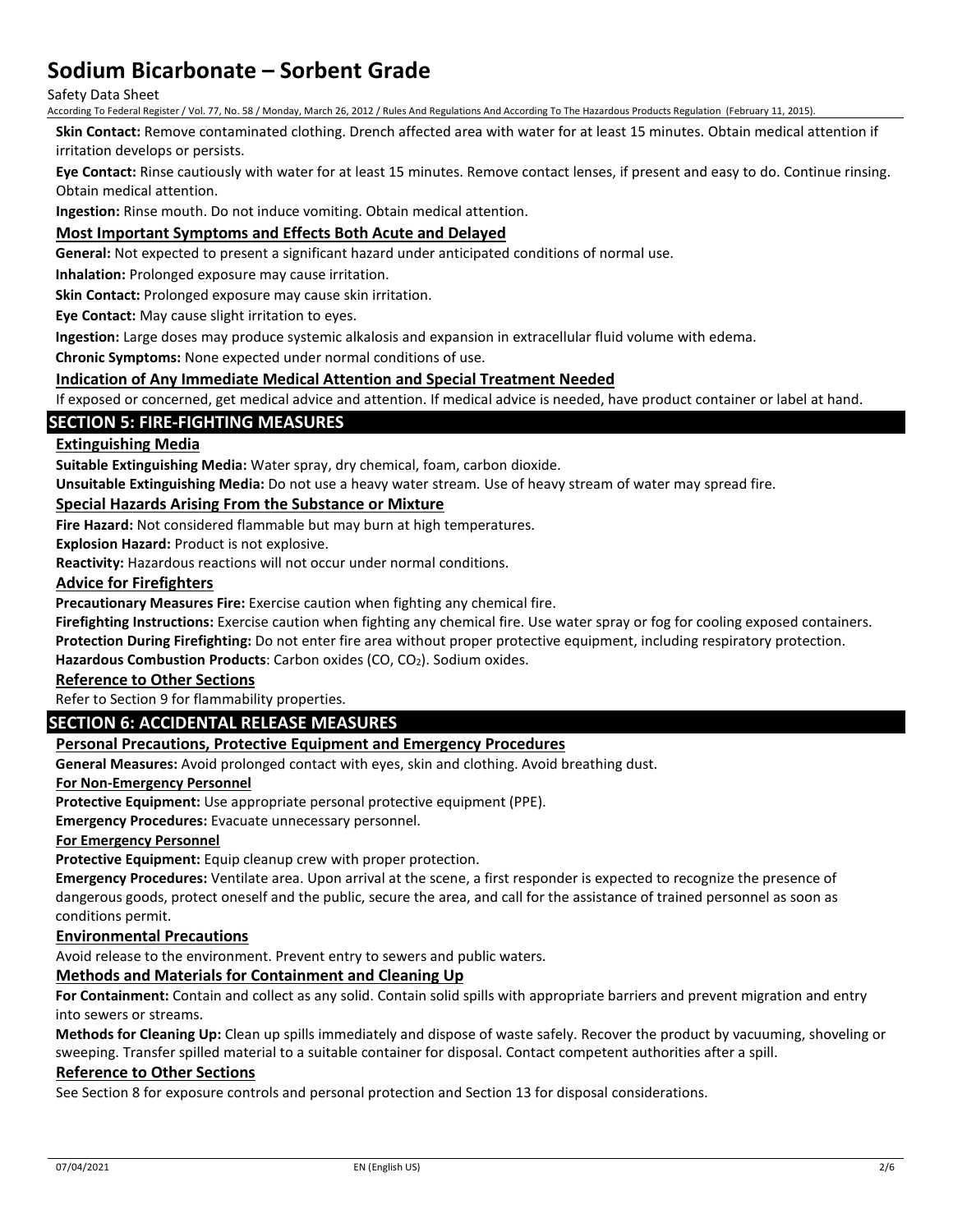Safety Data Sheet

According To Federal Register / Vol. 77, No. 58 / Monday, March 26, 2012 / Rules And Regulations And According To The Hazardous Products Regulation (February 11, 2015).

## **SECTION 7: HANDLING AND STORAGE**

# **Precautions for Safe Handling**

**Precautions for Safe Handling:** Wash hands and other exposed areas with mild soap and water before eating, drinking or smoking and when leaving work. Avoid prolonged contact with eyes, skin and clothing. Avoid breathing dust.

**Hygiene Measures:** Handle in accordance with good industrial hygiene and safety procedures.

## **Conditions for Safe Storage, Including Any Incompatibilities**

**Technical Measures:** Comply with applicable regulations.

**Storage Conditions:** Keep container closed when not in use. Store in a dry, cool place. Keep/Store away from direct sunlight, extremely high or low temperatures and incompatible materials.

**Incompatible Materials:** Strong acids, strong bases, strong oxidizers. Water. Lime.

#### **Storage Temperature:** < 65 °C (< 150 °F)

### **Specific End Use(s)**

Food Ingredient, Pharmaceutical, Household and Personal Care Product, Water Treatment, General Industrial Use.

# **SECTION 8: EXPOSURE CONTROLS/PERSONAL PROTECTION**

## **Control Parameters**

For substances listed in section 3 that are not listed here, there are no established Exposure limits from the manufacturer, supplier, importer, or the appropriate advisory agency including: ACGIH (TLV), AIHA (WEEL), NIOSH (REL), OSHA (PEL), Canadian provincial governments, or the Mexican government.

| Particulates not otherwise classified (PNOC) |                                     |                                                                                  |  |
|----------------------------------------------|-------------------------------------|----------------------------------------------------------------------------------|--|
| <b>USA ACGIH</b>                             | ACGIH TWA $(mg/m3)$                 | 3 mg/m <sup>3</sup> Respirable fraction                                          |  |
|                                              |                                     | 10 mg/m <sup>3</sup> Total Dust                                                  |  |
| <b>USA OSHA</b>                              | OSHA PEL (TWA) (mg/m <sup>3</sup> ) | $\overline{5}$ mg/m <sup>3</sup> Respirable fraction                             |  |
|                                              |                                     | 15 mg/m <sup>3</sup> Total Dust                                                  |  |
| Alberta                                      | OEL TWA (mg/m <sup>3</sup> )        | 10 mg/m $3$ (total)                                                              |  |
|                                              |                                     | 3 mg/m <sup>3</sup> (respirable)                                                 |  |
| <b>British Columbia</b>                      | OEL TWA (mg/m <sup>3</sup> )        | 10 mg/m <sup>3</sup> (nuisance dust-total dust)                                  |  |
|                                              |                                     | 3 mg/m <sup>3</sup> (nuisance dust-respirable fraction)                          |  |
| Manitoba                                     | OEL TWA (mg/m <sup>3</sup> )        | 10 mg/m <sup>3</sup> (inhalable particles, recommended)                          |  |
|                                              |                                     | 3 mg/m <sup>3</sup> (respirable particles, recommended)                          |  |
| <b>New Brunswick</b>                         | OEL TWA (mg/m <sup>3</sup> )        | 3 mg/m <sup>3</sup> (particulate matter containing no Asbestos and <1%           |  |
|                                              |                                     | Crystalline silica, respirable fraction)                                         |  |
|                                              |                                     | 10 mg/m <sup>3</sup> (particulate matter containing no Asbestos and <1%          |  |
|                                              |                                     | Crystalline silica, inhalable fraction)                                          |  |
| <b>Newfoundland &amp; Labrador</b>           | OEL TWA (mg/m <sup>3</sup> )        | 10 mg/m <sup>3</sup> (inhalable particles, recommended)                          |  |
|                                              |                                     | 3 mg/m <sup>3</sup> (respirable particles, recommended)                          |  |
| <b>Nova Scotia</b>                           | OEL TWA (mg/m <sup>3</sup> )        | 10 mg/m <sup>3</sup> (inhalable particles, recommended)                          |  |
|                                              |                                     | 3 mg/m <sup>3</sup> (respirable particles, recommended)                          |  |
| <b>Nunavut</b>                               | OEL STEL (mg/m <sup>3</sup> )       | 20 mg/m <sup>3</sup> (insoluble or poorly soluble-inhalable fraction)            |  |
|                                              |                                     | 6 mg/m <sup>3</sup> (insoluble or poorly soluble-respirable fraction)            |  |
| <b>Nunavut</b>                               | OEL TWA (mg/m <sup>3</sup> )        | 10 mg/m <sup>3</sup> (insoluble or poorly soluble-inhalable fraction)            |  |
|                                              |                                     | 3 mg/m <sup>3</sup> (insoluble or poorly soluble-respirable fraction)            |  |
| <b>Northwest Territories</b>                 | OEL STEL (mg/m <sup>3</sup> )       | 20 mg/m <sup>3</sup> (insoluble or poorly soluble-inhalable fraction)            |  |
|                                              |                                     | 6 mg/m <sup>3</sup> (insoluble or poorly soluble-respirable fraction)            |  |
| <b>Northwest Territories</b>                 | OEL TWA (mg/m <sup>3</sup> )        | 10 mg/m <sup>3</sup> (insoluble or poorly soluble-inhalable fraction)            |  |
|                                              |                                     | 3 mg/m <sup>3</sup> (insoluble or poorly soluble-respirable fraction)            |  |
| <b>Ontario</b>                               | OEL TWA (mg/m <sup>3</sup> )        | 10 mg/m <sup>3</sup> (inhalable)                                                 |  |
|                                              |                                     | 3 mg/m <sup>3</sup> (respirable)                                                 |  |
| <b>Prince Edward Island</b>                  | OEL TWA (mg/m <sup>3</sup> )        | 10 mg/m <sup>3</sup> (inhalable particles, recommended)                          |  |
|                                              |                                     | 3 mg/m <sup>3</sup> (respirable particles, recommended)                          |  |
| Québec                                       | VEMP ( $mg/m3$ )                    | 10 mg/m <sup>3</sup> (including dust, inert or nuisance particulates-total dust) |  |
| Saskatchewan                                 | OEL STEL (mg/m <sup>3</sup> )       | 20 mg/m <sup>3</sup> (insoluble or poorly soluble-inhalable fraction)            |  |
|                                              |                                     | 6 mg/m <sup>3</sup> (insoluble or poorly soluble-respirable fraction)            |  |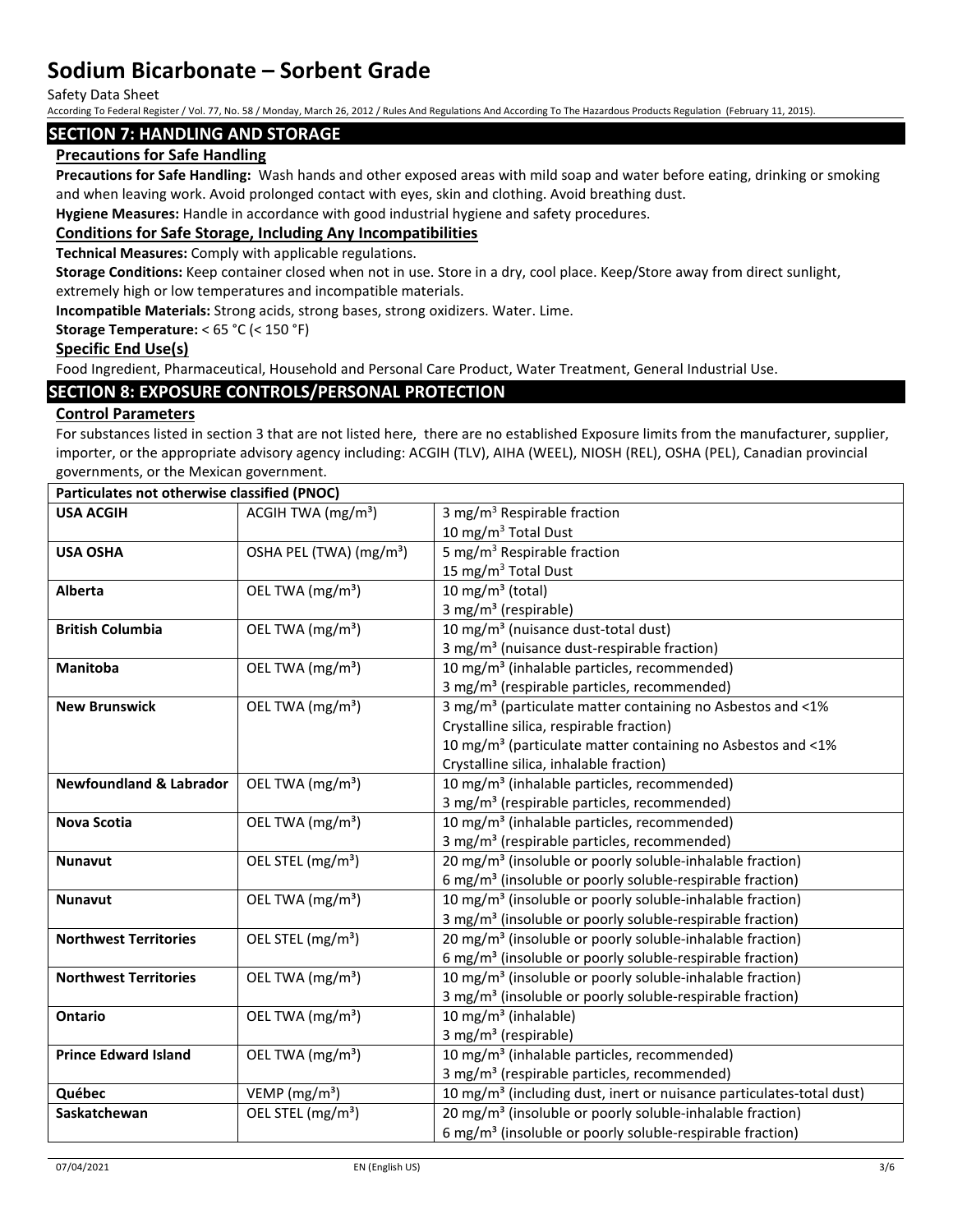Safety Data Sheet

According To Federal Register / Vol. 77, No. 58 / Monday, March 26, 2012 / Rules And Regulations And According To The Hazardous Products Regulation (February 11, 2015).

| Saskatchewan | OEL TWA (mg/m <sup>3</sup> ) | <sup>1</sup> 10 mg/m <sup>3</sup> (insoluble or poorly soluble-inhalable fraction)  |
|--------------|------------------------------|-------------------------------------------------------------------------------------|
|              |                              | $\frac{1}{2}$ 3 mg/m <sup>3</sup> (insoluble or poorly soluble-respirable fraction) |

### **Exposure Controls**

**Appropriate Engineering Controls:** For occupational/workplace settings: Emergency eye wash fountains and safety showers should be available in the immediate vicinity of any potential exposure. Ensure adequate ventilation, especially in confined areas. Ensure all national/local regulations are observed.

**Personal Protective Equipment:** For occupational/workplace settings and bulk quantities: Gloves. Protective clothing. Protective goggles.



**Materials for Protective Clothing:** For occupational/workplace settings: Chemically resistant materials and fabrics.

**Hand Protection:** For occupational/workplace settings: Wear protective gloves.

**Eye Protection:** For occupational/workplace settings: Chemical safety goggles.

**Skin and Body Protection:** Wear suitable protective clothing.

**Respiratory Protection:** If exposure limits are exceeded or irritation is experienced, approved respiratory protection should be worn. In case of inadequate ventilation, oxygen deficient atmosphere, or where exposure levels are not known wear approved respiratory

| protection.                                                |                                                              |                                    |  |  |
|------------------------------------------------------------|--------------------------------------------------------------|------------------------------------|--|--|
| Other Information: When using, do not eat, drink or smoke. |                                                              |                                    |  |  |
|                                                            | <b>SECTION 9: PHYSICAL AND CHEMICAL PROPERTIES</b>           |                                    |  |  |
|                                                            | <b>Information on Basic Physical and Chemical Properties</b> |                                    |  |  |
| <b>Physical State</b>                                      |                                                              | Solid                              |  |  |
| Appearance                                                 |                                                              | White, crystalline powder          |  |  |
| Odor                                                       |                                                              | None                               |  |  |
| <b>Odor Threshold</b>                                      |                                                              | Not available                      |  |  |
| рH                                                         |                                                              | 8.2 (1% Solution)                  |  |  |
| <b>Evaporation Rate</b>                                    |                                                              | Not available                      |  |  |
| <b>Melting Point</b>                                       |                                                              | Not available                      |  |  |
| <b>Freezing Point</b>                                      |                                                              | Not available                      |  |  |
| <b>Boiling Point</b>                                       |                                                              | Not available                      |  |  |
| <b>Flash Point</b>                                         |                                                              | Not available                      |  |  |
| <b>Auto-ignition Temperature</b>                           |                                                              | Not available                      |  |  |
| <b>Decomposition Temperature</b>                           |                                                              | Not available                      |  |  |
| Flammability (solid, gas)                                  |                                                              | Not available                      |  |  |
| <b>Lower Flammable Limit</b>                               |                                                              | Not available                      |  |  |
| <b>Upper Flammable Limit</b>                               |                                                              | Not available                      |  |  |
| <b>Vapor Pressure</b>                                      |                                                              | Not available                      |  |  |
| Relative Vapor Density at 20°C                             |                                                              | Not available                      |  |  |
| <b>Relative Density</b>                                    |                                                              | Not available                      |  |  |
| <b>Specific Gravity / Density</b>                          |                                                              | 62 lb/ft3 (993 kg/m3)              |  |  |
| <b>Specific Gravity</b>                                    |                                                              | Not available                      |  |  |
| Solubility                                                 |                                                              | Water: 8.6 g/100ml @ 20 °C (68 °F) |  |  |
| <b>Partition Coefficient: N-Octanol/Water</b>              |                                                              | Not available                      |  |  |
| <b>Viscosity</b>                                           |                                                              | Not available                      |  |  |
| <b>SECTION 10: STABILITY AND REACTIVITY</b>                |                                                              |                                    |  |  |

**Reactivity:** Hazardous reactions will not occur under normal conditions.

**Chemical Stability:** Stable under recommended handling and storage conditions (see section 7).

**Possibility of Hazardous Reactions:** Hazardous polymerization will not occur.

**Conditions to Avoid:** Direct sunlight, extremely high or low temperatures, and incompatible materials.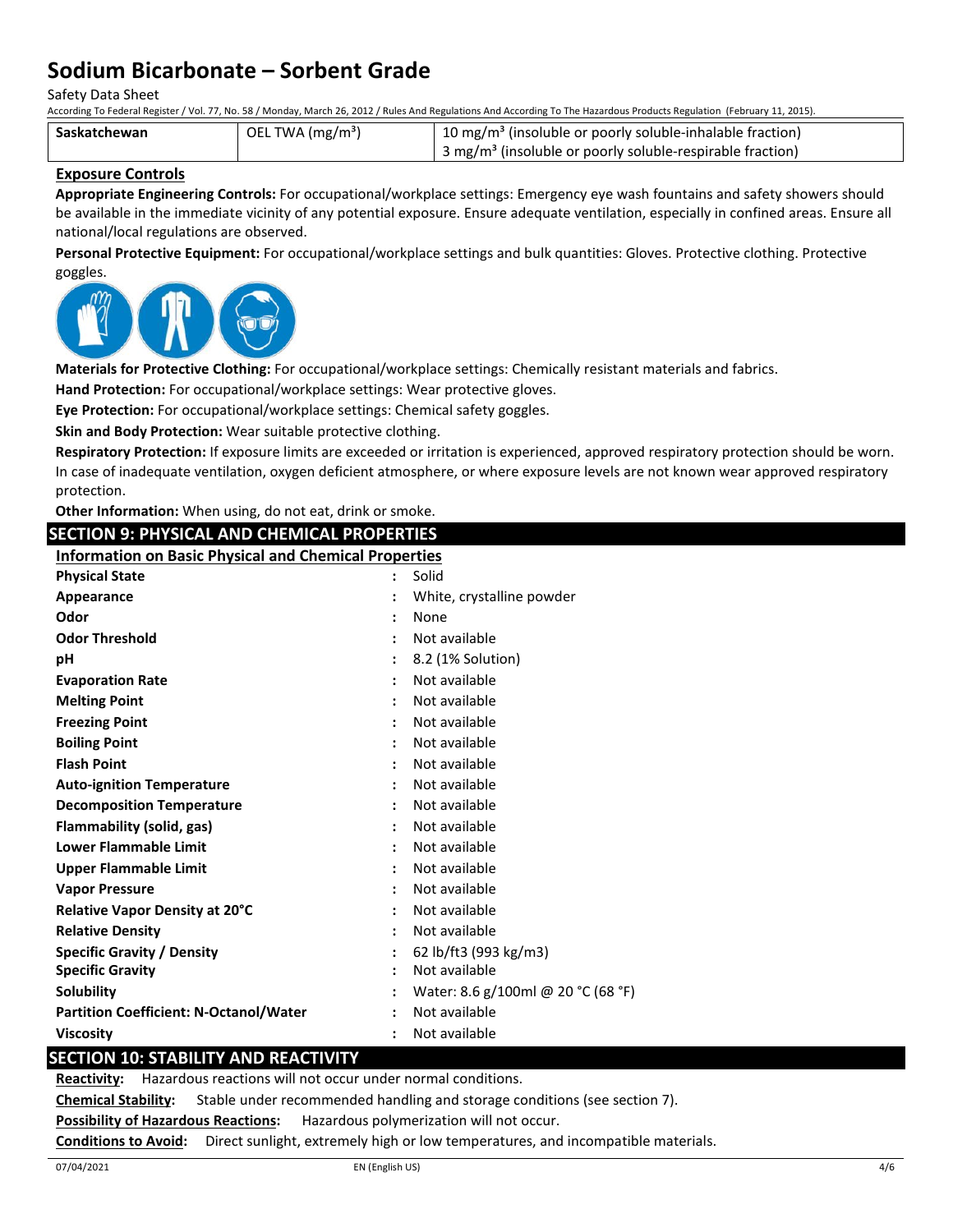Safety Data Sheet

According To Federal Register / Vol. 77, No. 58 / Monday, March 26, 2012 / Rules And Regulations And According To The Hazardous Products Regulation (February 11, 2015).

**Incompatible Materials:** Strong acids, strong bases, strong oxidizers. Water. Lime.

**Hazardous Decomposition Products:** None known. At high temperature may liberate toxic gases.

# **SECTION 11: TOXICOLOGICAL INFORMATION**

**Information on Toxicological Effects - Product**

**Acute Toxicity (Oral):** Not classified

**Acute Toxicity (Dermal):** Not classified **Acute Toxicity (Inhalation):** Not classified

**LD50 and LC50 Data:** Not available

**Skin Corrosion/Irritation:** Not classified

**pH:** 8.2 (1% Solution)

**Eye Damage/Irritation:** Not classified

**pH:** 8.2 (1% Solution)

**Respiratory or Skin Sensitization:** Not classified

**Germ Cell Mutagenicity:** Not classified

**Carcinogenicity:** Not classified

### **Specific Target Organ Toxicity (Repeated Exposure):** Not classified

**Reproductive Toxicity:** Not classified

**Specific Target Organ Toxicity (Single Exposure):** Not classified

**Aspiration Hazard:** Not classified

**Symptoms/Injuries After Inhalation:** Prolonged exposure may cause irritation.

**Symptoms/Injuries After Skin Contact:** Prolonged exposure may cause skin irritation.

**Symptoms/Injuries After Eye Contact:** May cause slight irritation to eyes.

**Symptoms/Injuries After Ingestion:** Large doses may produce systemic alkalosis and expansion in extracellular fluid volume with edema.

**Chronic Symptoms:** None expected under normal conditions of use.

# **Information on Toxicological Effects - Ingredient(s)**

**LD50 and LC50 Data:**

**Sodium bicarbonate (144-55-8)**

**LD50 Oral Rat** 7334 mg/kg

# **SECTION 12: ECOLOGICAL INFORMATION**

**Toxicity**

**Ecology - General:** Not classified.

| Sodium Bicarbonate – Sorbent Grade (144-55-8) |                         |  |  |
|-----------------------------------------------|-------------------------|--|--|
| LC50 Fish 1                                   | 7100 mg/l Bluegill      |  |  |
| EC50 Daphnia 1                                | 4100 mg/l Daphnids      |  |  |
| LC50 Fish 2                                   | 7700 mg/l Rainbow Trout |  |  |

**Persistence and Degradability**

**Sodium Bicarbonate – Sorbent Grade (144-55-8) Persistence and Degradability | Not established.** 

#### **Bioaccumulative Potential**

**Sodium Bicarbonate – Sorbent Grade (144-55-8)**

**Bioaccumulative Potential Fig. 2016** Not established.

**Mobility in Soil** Not available

## **Other Adverse Effects**

**Other Information:** Avoid release to the environment.

# **SECTION 13: DISPOSAL CONSIDERATIONS**

**Waste Disposal Recommendations:** Dispose of contents/container in accordance with local, regional, national, territorial, provincial, and international regulations.

**Ecology - Waste Materials:** Avoid release to the environment.